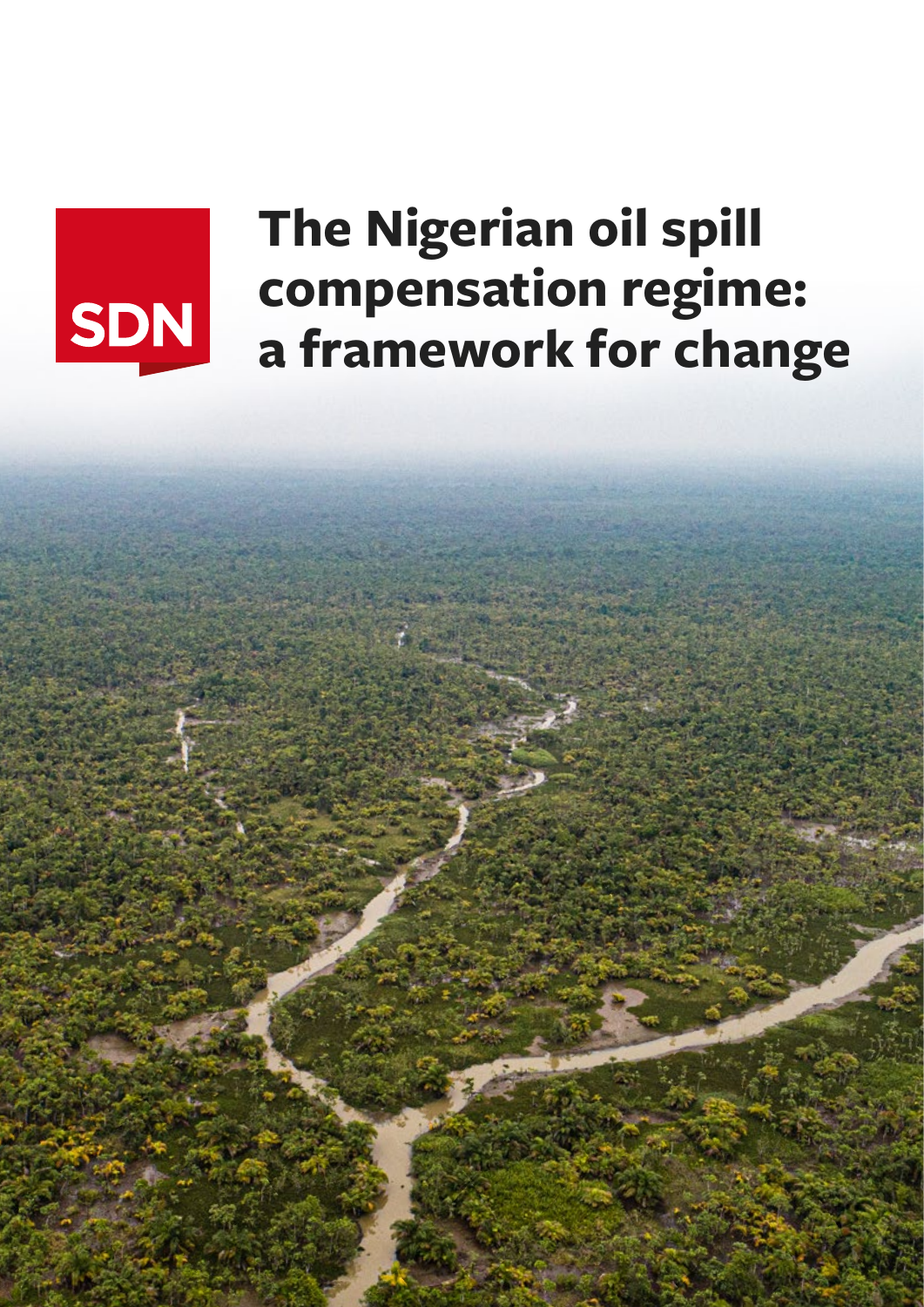

Published 2020

SDN supports those affected by the extractives industry and weak governance. We work with communities and engage with governments, companies and other stakeholders to ensure the promotion and protection of human rights, including the right to a healthy environment. Our work currently focuses on the Niger Delta.

> Email: [info@stakeholderdemocracy.org](mailto:info%40stakeholderdemocracy.org?subject=A%20Leaky%20system%20brief) Website: [www.stakeholderdemocracy.org](http://www.stakeholderdemocracy.org/) Twitter: [@SDNNigerDelta](https://twitter.com/SDNNigerDelta)

Port Harcourt, Nigeria 13A Location Road Off Tombia Extension Oroazi, G.R.A. Phase 3, Rivers State T: +234 (0) 703 1593 783 London, United Kingdom The Green house 244 -254 Cambridge Heath Road E2 9DA T: +44 (0) 203 559 6662

Readers are encouraged to reproduce material for their own publications for non-commercial purposes. As copyright holder, SDN requests due acknowledgement and a copy of the referencing publication. For online use, we ask readers to link to our original resource on the SDN website. The views presented in this resource do not necessarily represent the views of SDN or our partners. This work is licensed under a Creative Commons Attribution-Non-Commercial Licence (CC BY NC 4.0) **© Stakeholder Democracy Network 2020**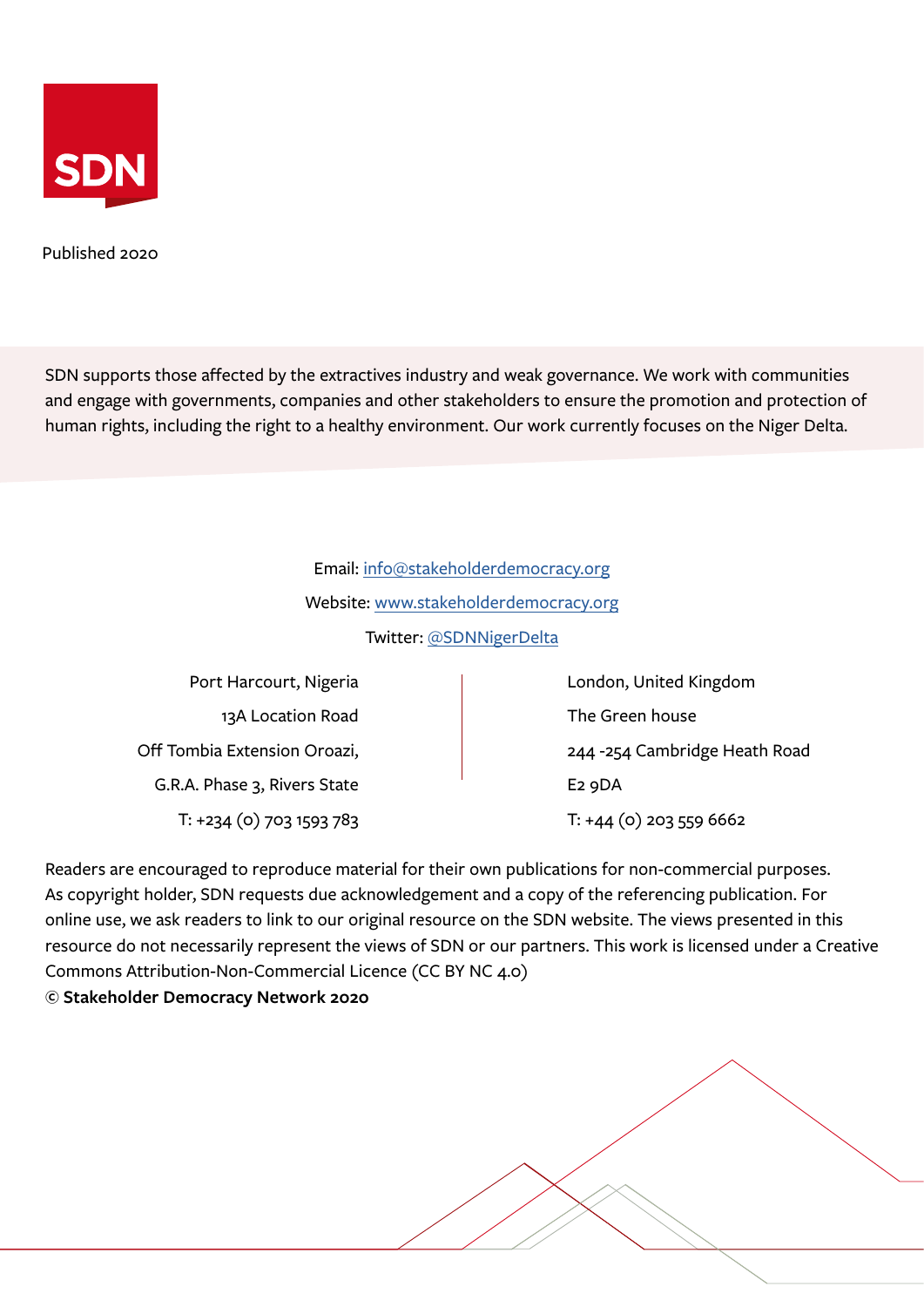## **Contents**

| $6\phantom{1}6$ |
|-----------------|
|                 |
| 8               |
|                 |
|                 |

Click above to jump to the relevant section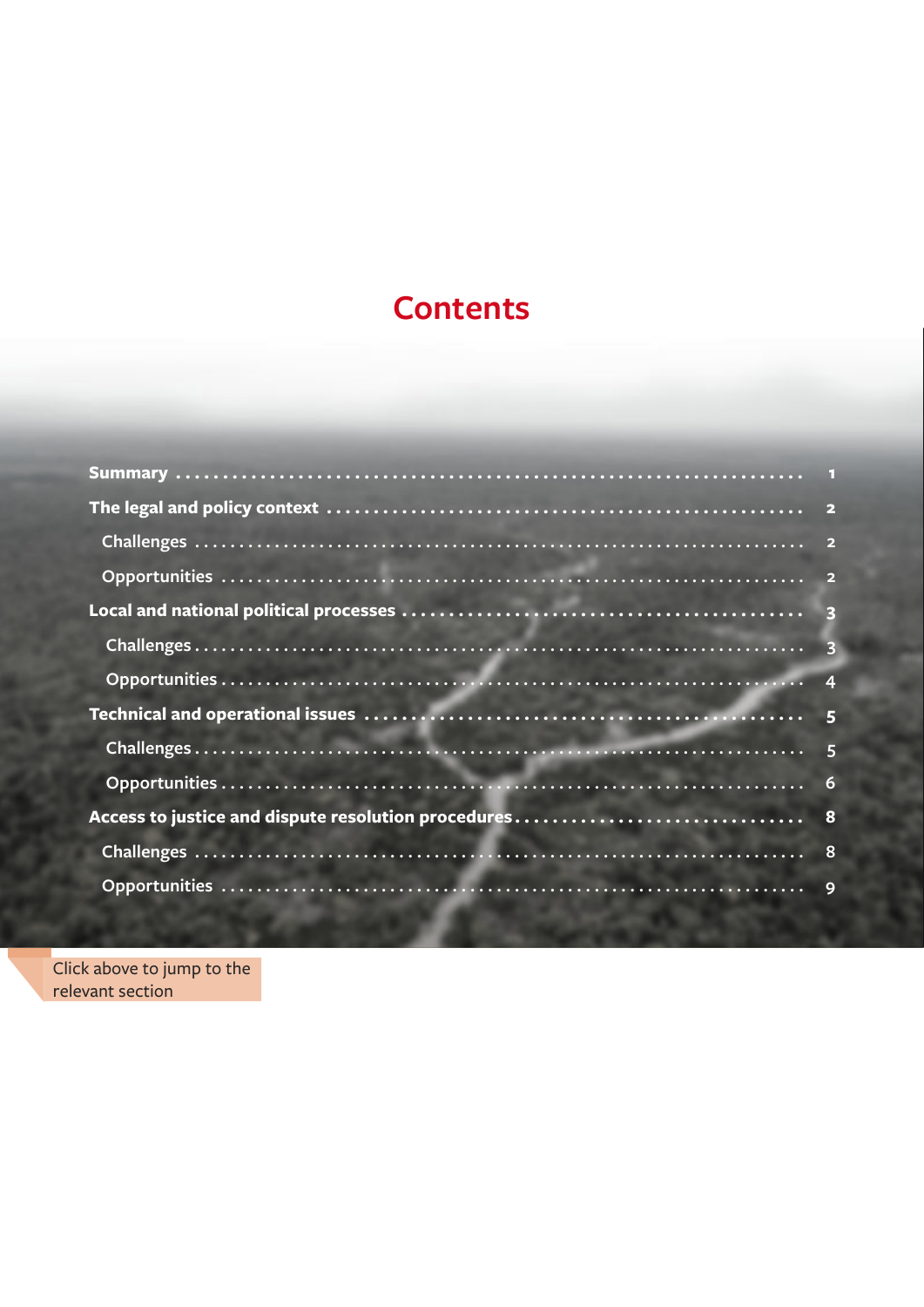## <span id="page-3-0"></span>**Summary**

This report outlines key actions that would contribute to making the oil spill compensation system in Nigeria fairer and more transparent for all.

It is based on analysis of the challenges with the compensation system identified in the SDN research report The Nigerian oil spill compensation system: obstacles and opportunities. This document summarises the challenges identified in that research, under a number of broad headings. It then suggests policy changes and stakeholder actions that could help improve the system.

Where possible, suggested policy changes and stakeholder actions aim to target work that will make a practical difference on the ground without the need for legislative change, which is fraught with political complexity. Nonetheless, the compensation system is ultimately premised on the notion that Nigerians have the right in law to receive redress if their lives are affected by oil spills. As such, we also make some recommendations for which legislative changes ought to be pursued.

Our research makes clear there are many barriers to the effective operation of the compensation system; change will not happen overnight. Part of the reason for this is how informal many of the processes involved in oil spill evaluation are. Many of the changes we propose are therefore related to standardising procedures and making information on these more widely available in the public domain. This would help ensure that all involved have a clearer understanding of appropriate procedures to follow. Making it harder to deviate from common practice—and demonstrating that it is possible to standardise this—is a key first step to signalling the potential for broader change. Further challenges are also linked to the artisanal oil industry, which involves the local refining of oil, siphoned from pipelines, into fuel for the black market. A large number of spills in the Niger Delta can be attributed to this activity, which is a major complication for the compensation system.

Note that although the technical and logistical changes we identify would be positive developments, to a large degree they depend upon the willingness of those in positions of political and other power to bring them about. Having an robust compensation system, adequately enforced, would be an incentive for companies to avoid spills. But the present system means it is relatively easy to avoid paying compensation at all—and that local stakeholders such as village chiefs are able to monopolise this when it is awarded. On the agenda for those seeking to bring about change in the compensation system must therefore be how to alter the incentives for present stakeholders such that they support change in the first place.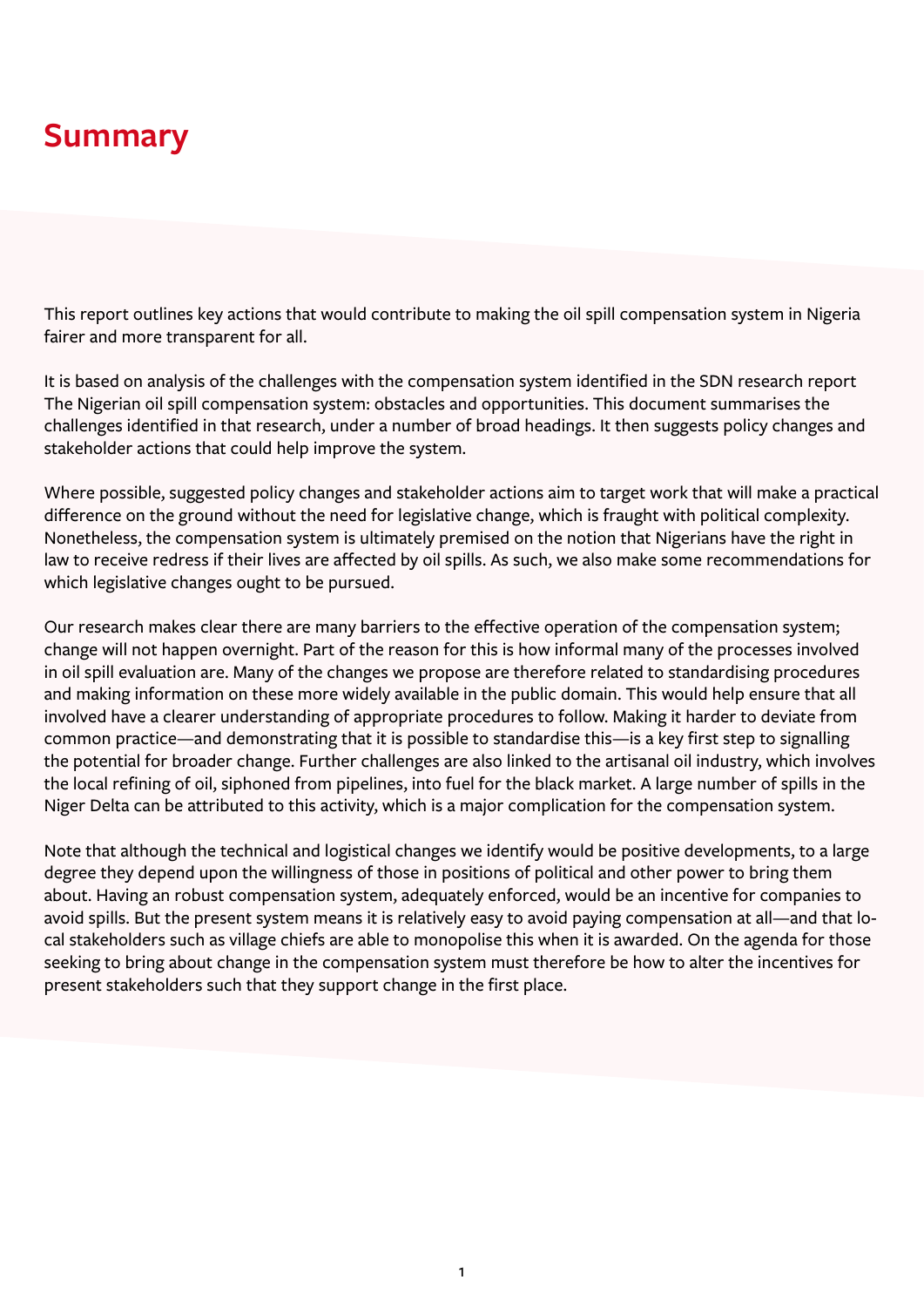## <span id="page-4-0"></span>**The legal and policy context**

## **Challenges**

The overarching context in which the oil spill compensation system in Nigeria (mal)functions is legislative confusion. Multiple and overlapping sets of guidance on how compensation requirements are identified, determined, and delivered means the system is notoriously complicated in procedural terms. A particular problem is the absence of a single set of compensation rates for different losses. This means the total economic value (TEV) of losses is rarely calculated in the same way.

Key issues include:

- The multiple and competing sources of legal authority governing environmental and oil spill issues in Nigeria.
- The absence of a harmonised set of compensation rates.
- Challenges in convincing courts of damage classifications, in particular the distinction between special and general damages.
- Gaps in Nigerian jurisprudence, which sometimes lead to a reliance on case law from elsewhere, notably England. This may not adequately address the issues at hand.
- The absence of an effective 'polluter pays' principle throughout the oil exploration and production chain.
- Regulatory overlap among the different agencies responsible for investigating oil spills.

The need for the principal environmental regulator, the National Oil Spill Detection and Response Agency, to have greater statutory powers to remedy and resolve oil spill compensation issues.

#### **Opportunities**

Our recommendations are for relevant stakeholders to work together to:

**Publish valuation framework(s).** Government bodies, oil companies, civil society and other organisations involved in oil spill compensation should publish their valuation framework(s). Doing so would enable detailed assessment of the discrepancies between industry and other compensation rates. This is the first step to agreeing what may constitute fair compensation for an oil spill, without which compensation claims will always likely end up in court for resolution. It would also be a helpful signal demonstrating commitment to transparency, in a sector characterised by distrust.

**Establish an independent commission to review and harmonise these rates**. Based on this assessment, the government could pass a short piece of legislation that merely specified that where a compensation claim is provided for in other legislation, it is to be assessed with reference to the harmonised rates. This would prevent complex legislative procedures, but still represent a step to overcoming compensation rate confusion.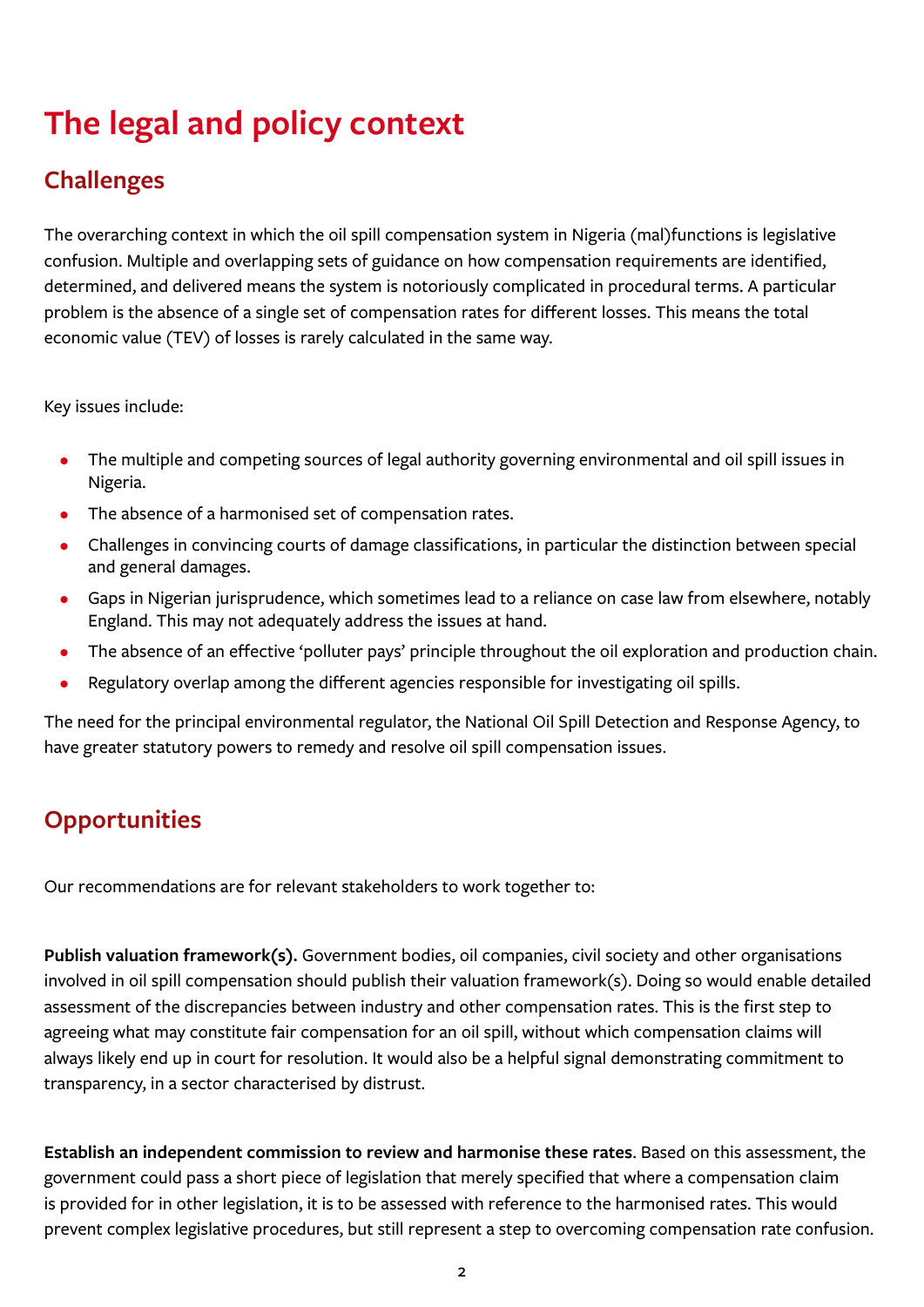<span id="page-5-0"></span>**Consider how the 'polluter pays' principle might inform the development of future legislation on oil spills.** This is international best practice. There are two main ways in which this could be implemented. First, the government could institute an industry-wide environmental tax to be levied on each barrel of oil produced - for example, two US cents. This would be an almost negligible cost for producers, but assuming production of two million barrels of crude per day, would still generate 15 million US dollars that could then be hypothecated towards oil spill compensation procedures. This could include funding an independent, noncourt-based dispute resolution mechanism to be used across the region NOSDRA staff say they are already using alternative dispute resolution mechanisms to address community-company relations: formalising and expanding their role would be a strong first step.

Second, companies could be ascribed total responsibility for spill prevention and clean-up relating to all their pipelines and oil-conveying assets. This would be based on regulation: passing a properly enforceable law that makes asset owners responsible for any oil leaking from those assets. This would be a complex process, and impact on the way in which the Joint Investigation Visit (JIV)—the formal oil spill assessment procedure in Nigeria—and related processes are carried out. But the fact these are so contentious in the first place demonstrates the need for change. This proposal would be challenging in the Niger Delta—where companies might reasonably say they cannot prevent criminal activity—but this should not mean the idea is dismissed outright.

**Research and provide a reference income for a given type of land on an indefinite basis.** This would inform the challenge of how to deal with the conceptual problem of compensation as a one-off versus a recurring payment. A current research project at Rivers State University is working on this, and further support should be given to this and other researchers working on related topics.

**Ensure all future legislation includes provisions for compensation to include income forgone, not only historic value lost.** Based on the development of reference incomes and standardised compensation rates, all future legislative texts should ensure that as a principle they provide for compensation to be awarded for the period until an area damaged by an oil spill is fully restored and remediated (not as a time-limited payment).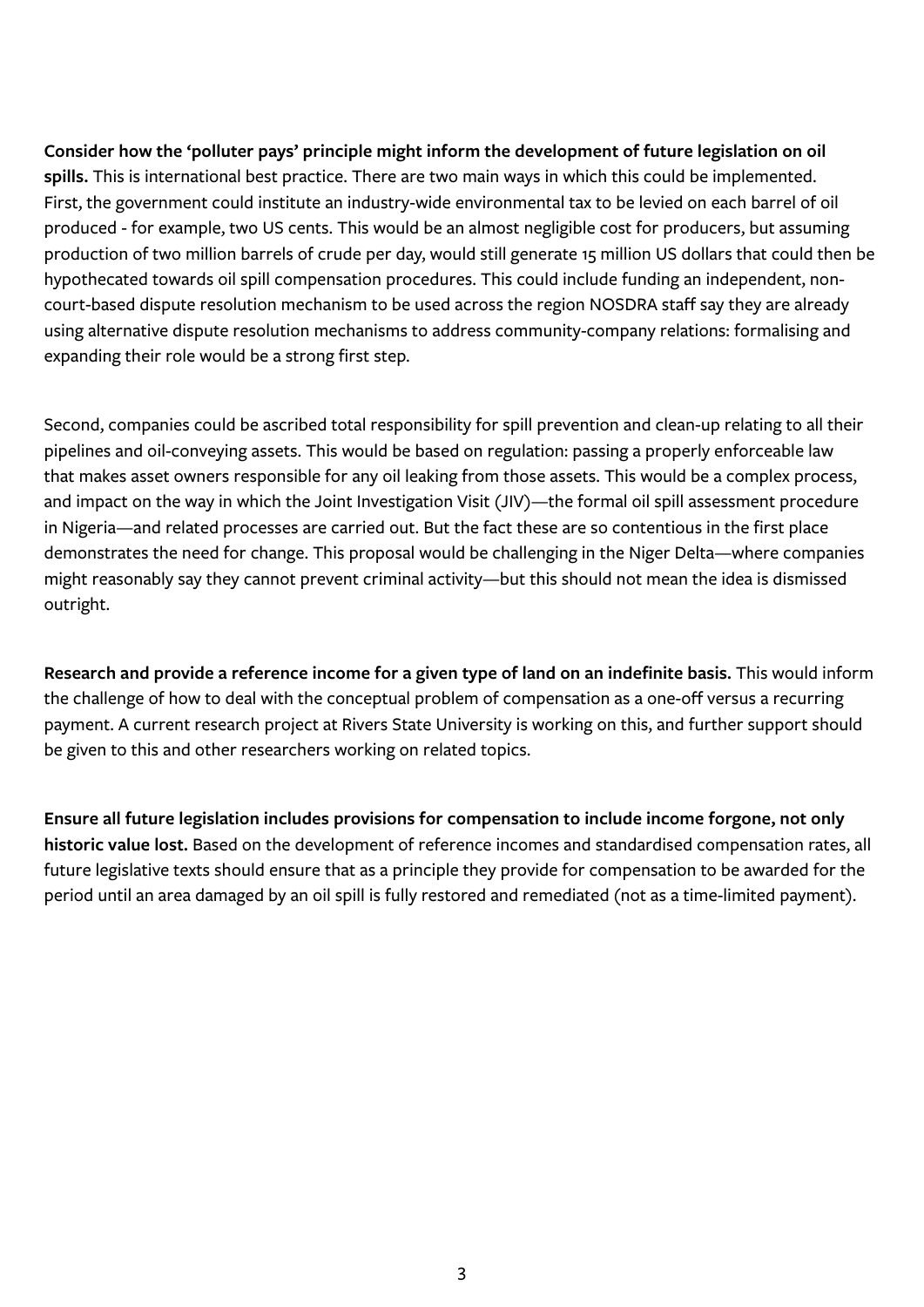## <span id="page-6-0"></span>**Local and national political processes**

## **Challenges**

Social and political relationships play a major role in how oil spill assessments are carried out, and how compensation is awarded and disbursed, if at all. This is true for both specific investigations, and broader political inertia which has prevented progress on oil industry legislation at a national level.

Specific political issues include:

- The slow-moving pace of national political processes, which are blocking much-needed legislative reform that would provide the key environmental regulator, NOSDRA, with greater powers to oversee oil spill compensation issues.
- The nature of the process by which assessors who may have links to oil companies are sometimes alleged to be appointed to compensation cases.
- The perception among some that the challenges in oil spill compensation are so complex they can never be solved, and hence the situation whereby a reluctance to try and implement solutions if they do not solve everything means that nothing at all happens.
- The disbursement of compensation awards by traditional leadership structures, in which (frequently) male community elders are in the strongest position to decide a given community's approach to a compensation claim.
- The general complexity of political and legal change related to oil industry issues, given Nigeria's dependence on oil as a source of revenue.
- Oil spill compensation as a cottage industry where small problems that could be solved quickly are allowed to deteriorate to form larger claims.

## **Opportunities**

Our recommendations are for relevant stakeholders to work together to:

**Pass the NOSDRA Amendment Bill.** At the national level, politicians in the Nigerian National Assembly have the power to initiate and pass new legislation which could address many of the problems outlined in the Nigerian oil spill compensation system: obstacles and opportunities. They must proceed without delay in working with the President to pass the NOSDRA Amendment Bill. This much-needed Bill aims to ensure the National Oil Spill Detection and Response Agency (NOSDRA) can oversee processes to address oil spills more effectively.

**Organise a series of engagements with the newly-constituted committees in the Nigerian National Assembly.** Committees on oil issues and the environment have recently been formed, and have the entire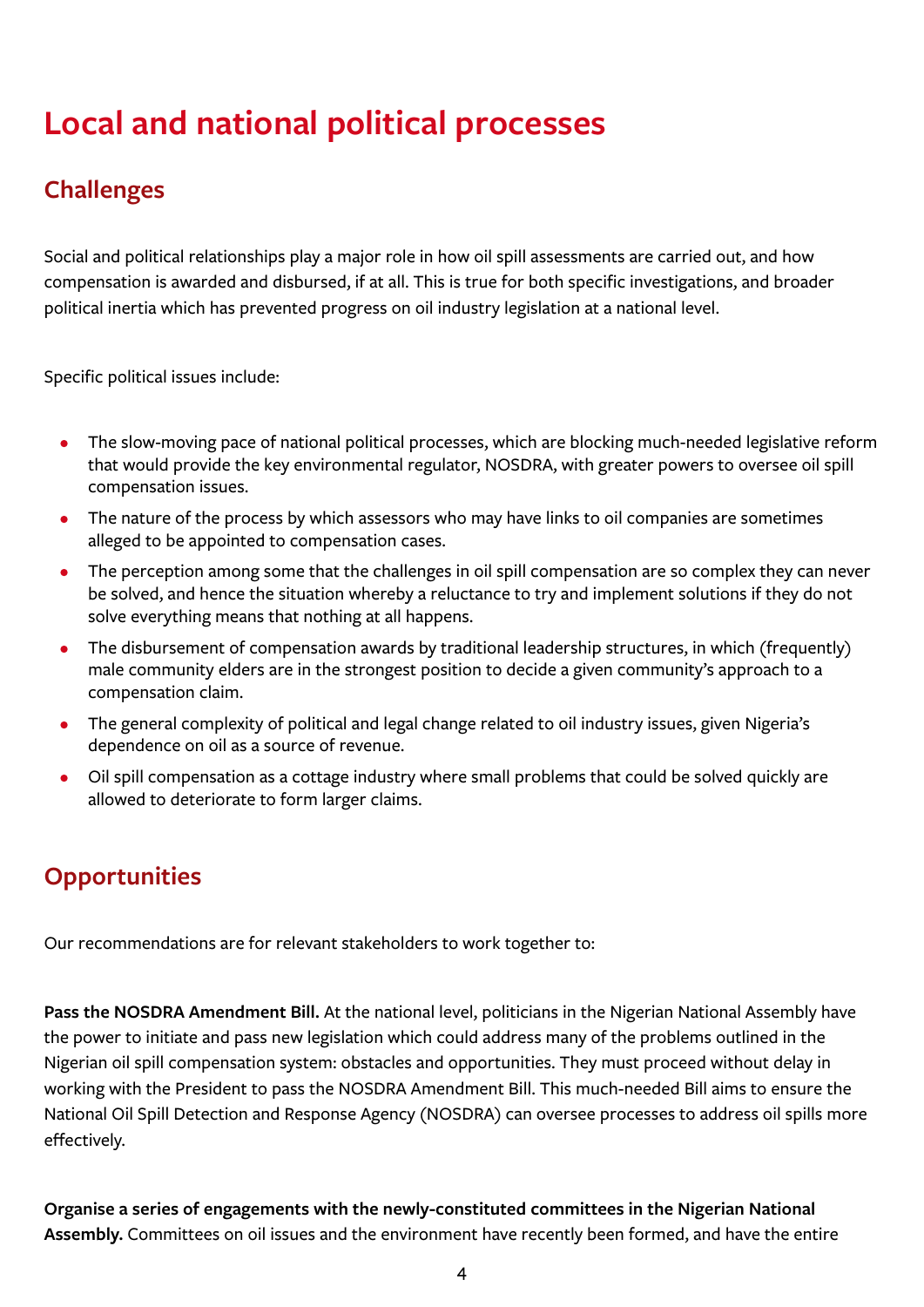<span id="page-7-0"></span>legislative period ahead of them. Not all members will be aware of the environmental challenges in the Niger Delta. Now is the time to sensitise them on the importance of meaningful reform on oil spill compensation issues, not least given the intention of promoting the expansion of the Nigerian oil industry. Identifying key members within the committees who can act as champions will be important. Federal and State lawmakers engaged as part of this research indicated their interest in supporting change.

**Develop and publish a set of guidelines for local communities on how to respond to an oil spill and support the compensation process.** These would not need to be legally enforced, but they would help support NOSDRA as the principal agency intended to supervise the work of oil spill assessment overall. The guidelines would explain the process and make clear the roles of relevant agencies and organisations. Doing so would help prevent the exploitation of a lack of awareness of who has the right to represent a community, by, for example, unscrupulous claims agents—as well as by community members themselves. Civil society could play a major role in this work, which should target key local leadership groups: Paramount Rulers, Community Development Clusters, and youth and women's leaders.

## **Technical and operational issues**

## **Challenges**

The process of actually assessing an oil spill site is logistically and technically complicated. Transport, security and community entry arrangements can require careful organisation. The technical process of assessing a spill requires detailed knowledge of land valuation and loss estimation techniques, and should only be carried out by an appropriately qualified professional. It should also be based on a thorough understanding of the situation pre-spill. Specific challenges related to these topics include:

- Logistical and other difficulties in accessing oil spill sites, such as the need to negotiate access to communities via local groups, and to liaise with military and police checkpoints.
- Deficiencies in the technical methods used to assess oil spill impacts and the resources available to conduct these. One example given was that the lack of transport available in rural or riverine areas can mean that a spill assessment only extends to the (land) area immediately around the source of the spill, and not the impact on communities downstream.
- The deficiencies in the JIV process. These include the imperfect methods used to assess the size and impact of an oil spill, as well as the overarching challenge of establishing whether the cause of a spill is operational error or sabotage.
- The fact that not all key operational and other protocols are available in the public domain, and hence the potential for confusion and disagreement over methods applicable in investigations.
- The danger that ongoing major clean-up projects (such as HYPREP) may involve poorly-benchmarked compensation rates which act as a precedent for future cases.
- The difficulty in disbursing compensation itself, given practical issues such as the need to open bank accounts for some, and political ones such as demands by community leaders that money be distributed by them, and hence the potential for the system to be abused.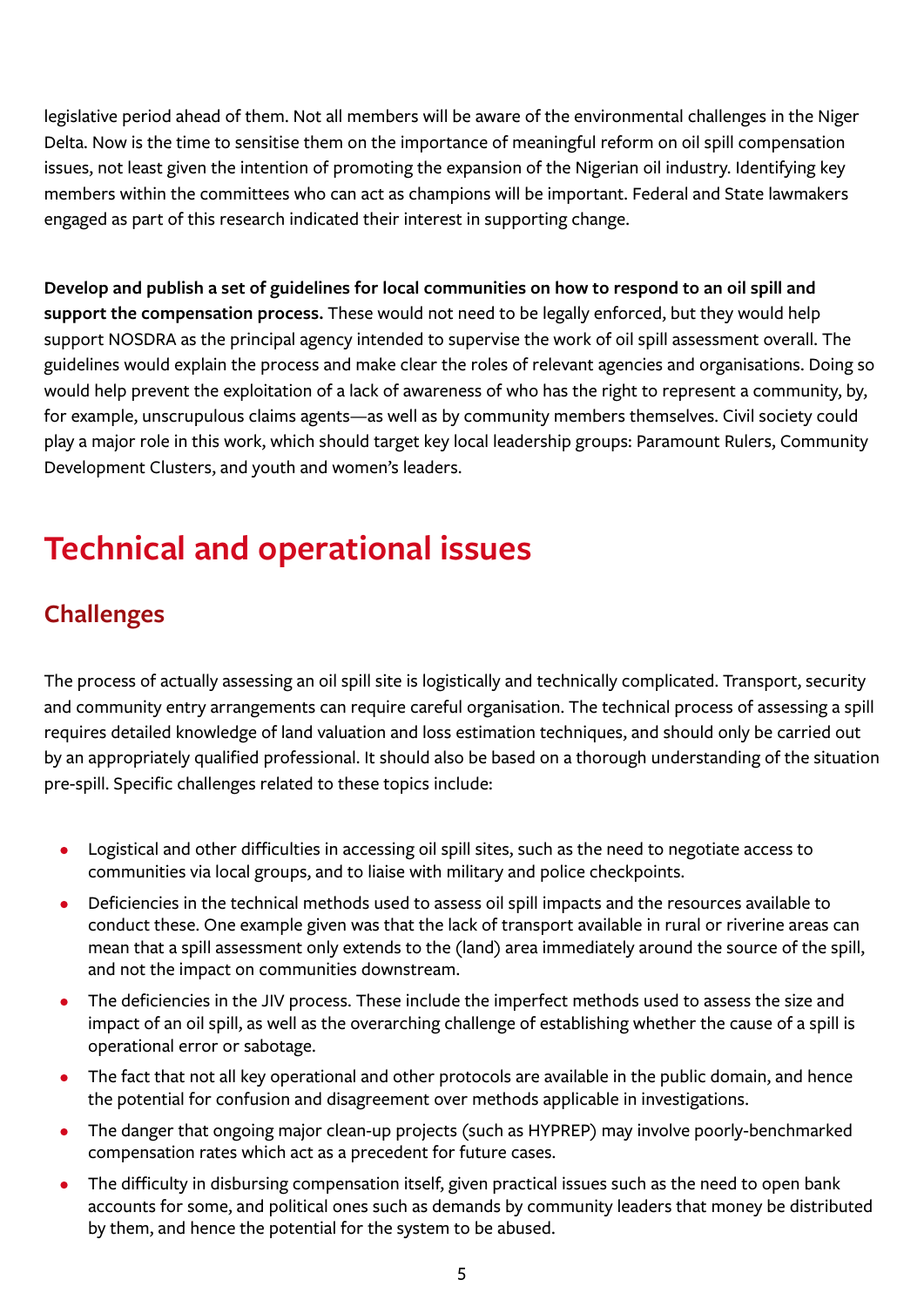#### <span id="page-8-0"></span>**Opportunities**

Our recommendations are for relevant stakeholders to work together to:

**Encourage NOSDRA to establish regulations on compensation mechanisms.** The NOSDRA Act empowers the Agency to make regulations that support its objectives. On all the issues outlined in this research, NOSDRA can demonstrate leadership by specifying key processes as a first step to the development of a harmonised compensation system. It should initiate change by at minimum describing compensation negotiation procedures—based on the alternative dispute resolution mechanisms it says it has used successfully—which could help resolve the challenges related to overlapping policy guidance.

**Mandate the disclosure of potential conflicts of interest by any person appointed to a role in an oil spill compensation assessment.** This would be one step towards preventing and mitigating potential abuse of the compensation system. If a mandatory system is not feasible in the first instance, a voluntary system could also be considered. This would in theory incentivise disclosure by all those wishing to be seen as a trusted party.

**Develop guidance to support professional but non-qualified expertise to assist in compensation processes.** Oil spill compensation assessments should only be carried out by properly qualified professional valuers. As noted in the Nigerian oil spill compensation regime: obstacles and opportunities, this generally means assessors appointed by the Ministry of Land, Housing and Urban Development. But for various reasons, this may not be feasible. In discussion with the Ministry, it might be worth pursuing the development of criteria and an accreditation process for other professionals with relevant expertise—such as soil scientists—who could be provided with training and guidance, under the supervision of the Ministry, to carry out some aspects of compensation or baseline surveys. These would be subject to review, but might help plug the capacity gap without undermining the authority of the relevant civil service department.

Related, consideration should be given to how NOSDRA might be able to support communities who cannot afford to pay for professional assessments. A key responsibility of the compensation system, and by extension NOSDRA, should be to strengthen the ability of victims to bring forward their claim, and to tell the polluter what they have lost, not the other way round.

**Fund baseline land value surveys as part of oil licencing arrangements.** Ideally, the government would fund a one-off survey of all land and other productive assets in host communities. This would then act as the pre-spill benchmark for compensation claim assessments, the lack of which is an obstacle to calculating compensation. However, this is not likely to be feasible in the short term. But the government could include the cost of doing so as an administrative fee charged to the acquirer whenever an oil exploration or production licence is bought by a new owner, with provisions for these to then be carried out on a regular basis. The surveys themselves would need to be carried out by an independent body. An alternative would be to ensure they are carried out as part of the permitting process for new developments, which should involve an environmental survey.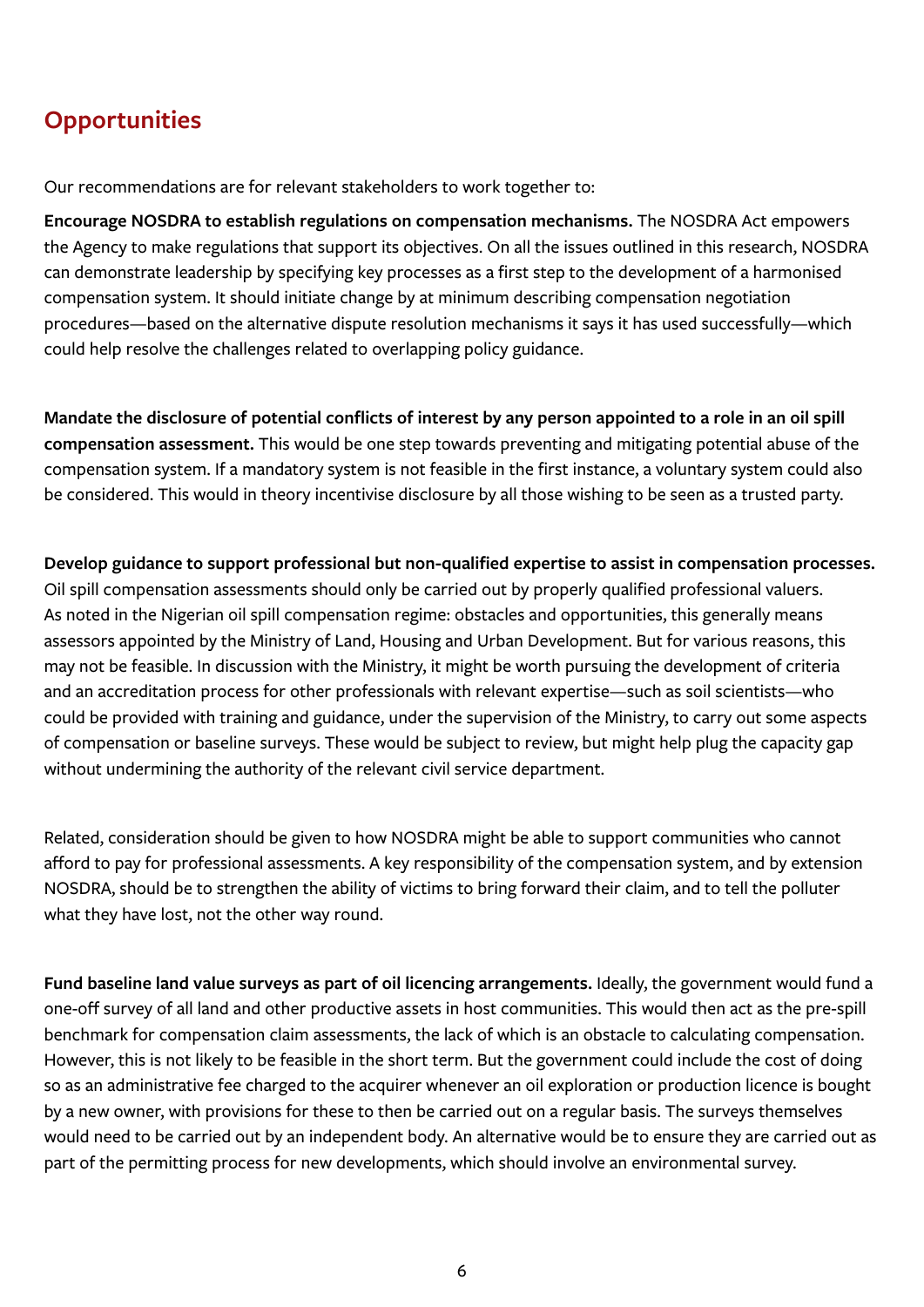Over time, this would mean that all oil-producing areas in Nigeria were fully mapped for the purpose of establishing benchmark compensation values. This information could then be put in the public domain upon completion, alongside the harmonised rates also called for in this document. Together, this would put local communities in a much stronger position to understand the value of their land and what they might reasonably be entitled to claim in the event of an oil spill.

It should be mentioned that identifying host communities may be controversial, and should be handled with care. However, what is worse is having no agreed-upon definition of what constitutes a host community. This causes problems in other aspects of the oil industry in the Niger Delta.

Note that one way to fund an all-Niger Delta survey would be to levy a one-off tax based on the next rise in the oil reference price. This would be justifiable on the grounds of the polluter-pays principle: in other words, incorporating the cost of preventing and addressing oil pollution in the operating cost of the industry itself.

**Develop a community self-assessment toolkit.** Related to the major problem of baseline surveys, local communities could be supported to conduct their own basic assessments of their land and property. One way to do this would be to identify host communities at risk of oil spills (for example, based on data from NOSDRA's Oil Spill Monitor), and conduct training on basic principles and methods of valuation. These need not be perfect, but if general information on the nature and value of a community's land could be published in advance of an oil spill, it would provide some documentary evidence on which post-spill loss determinations could be based, without relying on oral testimony. This would help reduce the potential for dispute. Careful thought would need to be given the organisation of this process, so that values were not inflated. One option might be to use this process to support the integration of local communities into the baseline survey system outlined above.

**Review all existing compensation values in the Land Use Act with reference to market forces.** This is a practical step the Nigerian Ministry of Lands, Housing and Urban Development could take immediately. It could then issue revised versions of these, increased by at least the rate of inflation since the publication of the original values in 1978, and instruct staff in practise to use these values as the baseline for their assessments, or at least calculate a version that includes them for comparison. Pending a full review and harmonisation of compensation rates, this change would help ensure that communities understand what in principle would be a fairer deal when their land or property is damaged. Ideally, these rates would be revised according to inflation and other market forces at appropriate intervals - for example, every five years, or when the value of the Naira has changed by more than 10% from reference rates, and remained that way for more than 12 months.

**Ensure that all spill assessments include an assessment of damage at least the first human settlement downstream of a spill site.** One of the problems with oil spill assessments is that they frequently focus solely on the area immediately identifiable as being impacted by visual observation of the oil spill site. However, by the time a JIV or other assessment is carried out, oil may have dispersed significantly beyond the immediate area. For logistical and financial reasons, it may not be possible to conduct a full investigation elsewhere as part of the visit, but guidance should be provided to assessors to identify at least the next closest community to an oil spill and make contact with relevant persons to identify if any oil spill damage has been observed. This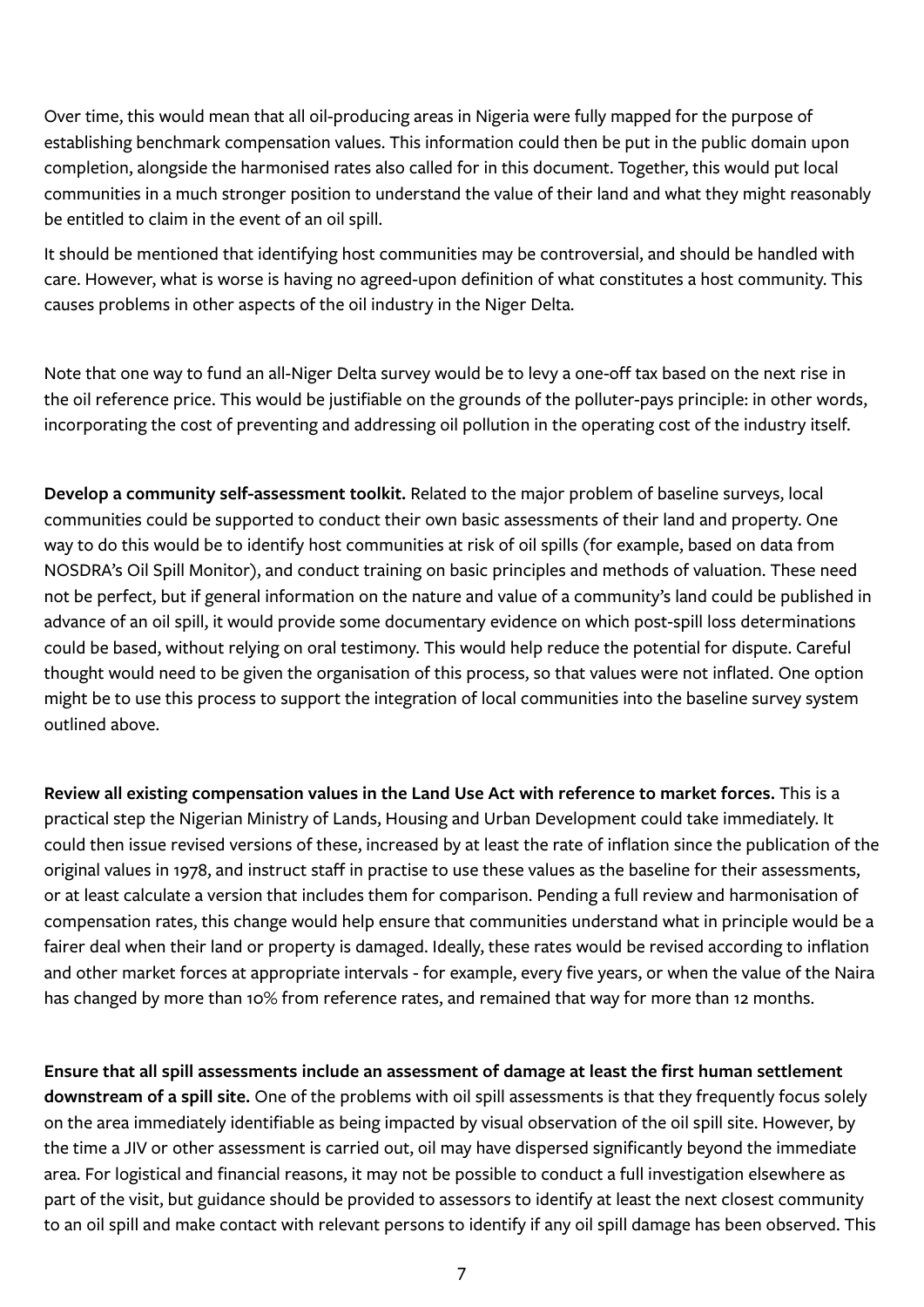<span id="page-10-0"></span>would then provide the justification for the allocation of further responses to continue the investigation. The JIV process should also be reviewed to ensure that this happens as a standard procedure.

**Develop guidance for oil spill assessors on community engagement.** The State Ministry of Lands, and other relevant departments whose functions include conducting assessments of oil spill damage, should issue guidance on the process to be used by any relevant stakeholder organising a community visit. This would include information on, for example, meeting with traditional leaders to explain the purpose of a visit and providing a timeline for action. This would help reduce mistrust and speed up the process of organising community access.

## **Access to justice and dispute resolution procedures**

#### **Challenges**

- The lack of a comprehensive system of, and funding for, baseline surveys in host communities. Ideally these would include an inventory of economic assets, infrastructure, and livelihoods, to act as a benchmark for establishing income forgone assessments. The lack of such benchmarks is a major contributing factor to the complexity of almost all other aspects of the compensation system.
- A lack of awareness and understanding among community members of their rights relating to pursuing oil spill compensation, and hence their susceptibility to the alleged 'divide-and-rule' tactics of oil companies. Some of these reportedly seek to bypass formal processes and pay compensation monies directly to individual members of communities, with the expectation that they will then seek to oppose joint community legal action, and hence make a successful claim less likely.
- The lack of capacity (such as a lack of judges) and hence case burden on the legal system itself in oilproducing states, in particular Rivers.
- A lack of financial capacity to support extended casework (such as the costs of transporting clients to court), given that reimbursements for costs may take several years.
- The lack of a comprehensive system of, and funding for, baseline surveys in host communities. Ideally these would include an inventory of economic assets, infrastructure, and livelihoods, to act as a benchmark for establishing income forgone assessments. The lack of such benchmarks is a major contributing factor to the complexity of almost all other aspects of the compensation system.
- The lack of community financial resources, and hence their inability to pursue the extended legal action commonly required to see a compensation case through to conclusion.
- The challenge of securing corporate accountability in Nigeria, and hence the pursuit of some high-profile cases in foreign jurisdictions, which is not a viable strategy for most cases.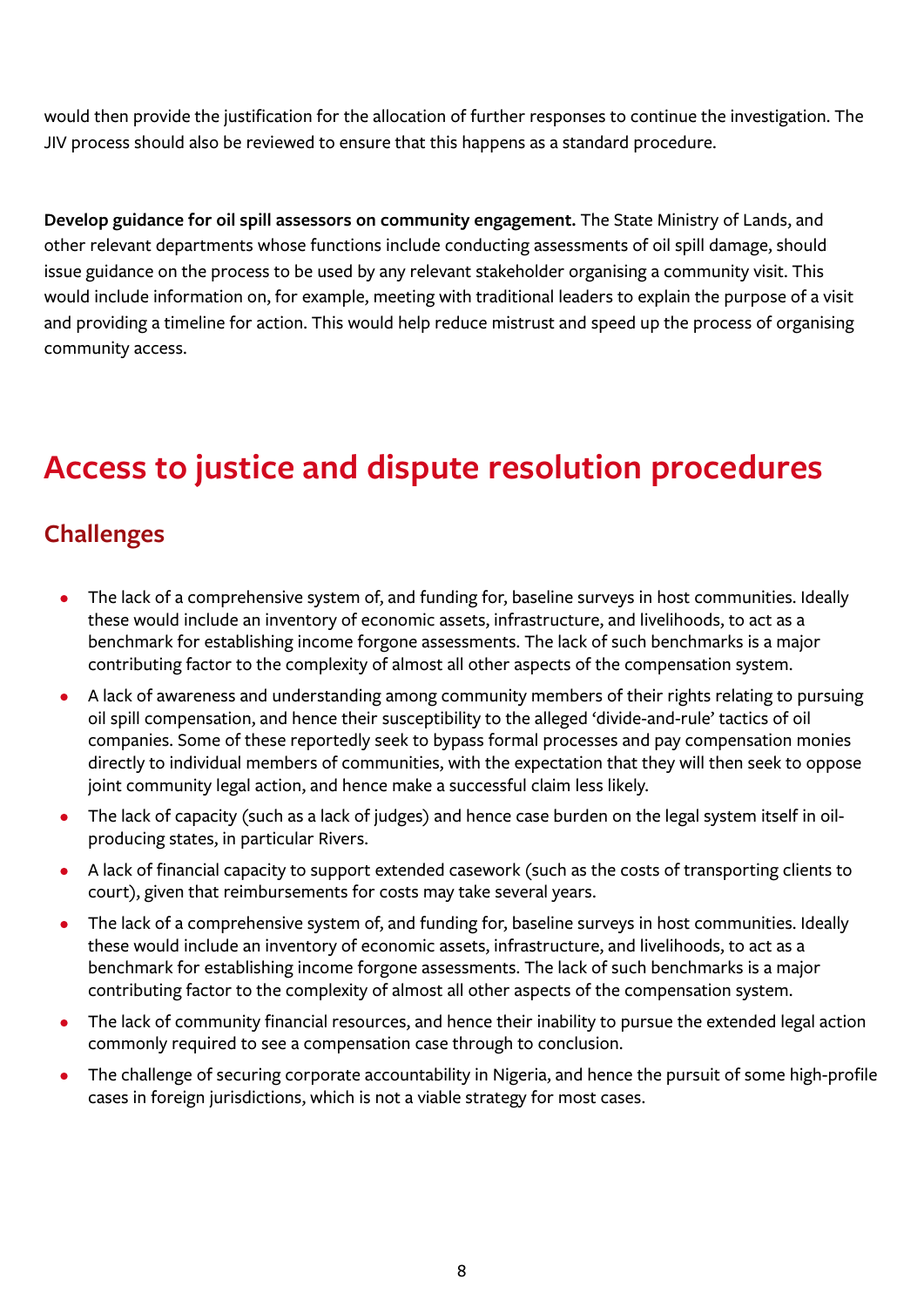## <span id="page-11-0"></span>**Opportunities**

Our recommendations are for relevant stakeholders to work together to:

**Develop a compensation claim information portal.** This would include some of the information discussed in this research, organised by (for example) oil block or local government area. The information could include:

- Annotated versions of the original text of legislation and other policy documents related to oil spill compensation, highlighting key passages.
- A database of historic and ongoing oil spill compensation claims.
- A summary of all present compensation rates and values.
- Guidance for communities on how to support oil spill assessments and take part in the compensation process.
- Details of any baseline or other land value surveys completed.

This portal would provide host communities, oil companies and relevant government departments with a hub for all relevant information on oil spill compensation issues. This would be a significant aid to overcoming the case-by-case nature on which many claims are currently decided. This can put local communities at a disadvantage, as they do not have access to reference information which would provide them with an understanding of how the process works, how to negotiate a claim with an oil company or other party, and what precedents have been set for spills which have taken place in similar circumstances elsewhere. It would also allow communities and others to report cases of malpractice. This work would build on the commitment to transparency shown by NOSDRA in the development of its pollution-mapping tools, the Oil Spill Monitor (nosdra.gasflaretracker.ng) and Gas Flare Tracker (nosdra.gasflaretracker.ng).

Note that careful consideration would need to be given as to whether to launch such a portal only for future oil spills—potentially under an overhauled compensation system—or to include details of historic incidents.

**Hypothecate a proportion of expected future oil revenues for investment into alternative dispute resolution procedures.** The intended expansion of the Nigerian oil industry may bring further oil spills to court, in a system which is already incapable of dealing with existing compensation claims. A clear focus should be put on identifying and establishing a more robust system for non court-based dispute resolution. At present, local communities must often try to negotiate directly with oil companies—often via dubious intermediaries such as claim agents, for which there is no clear process—or pursue extended court cases. This is highly unsatisfactory. The government should investigate and report on the potential for alternative dispute resolution mechanisms, which do not require recourse to formal legal procedures, to address at least minor spills.

**Investigate how the burden on the court system, in particular the appellate system, can be reduced.** In an ideal world, most compensation cases would not need to go through the courts. For some spills, particularly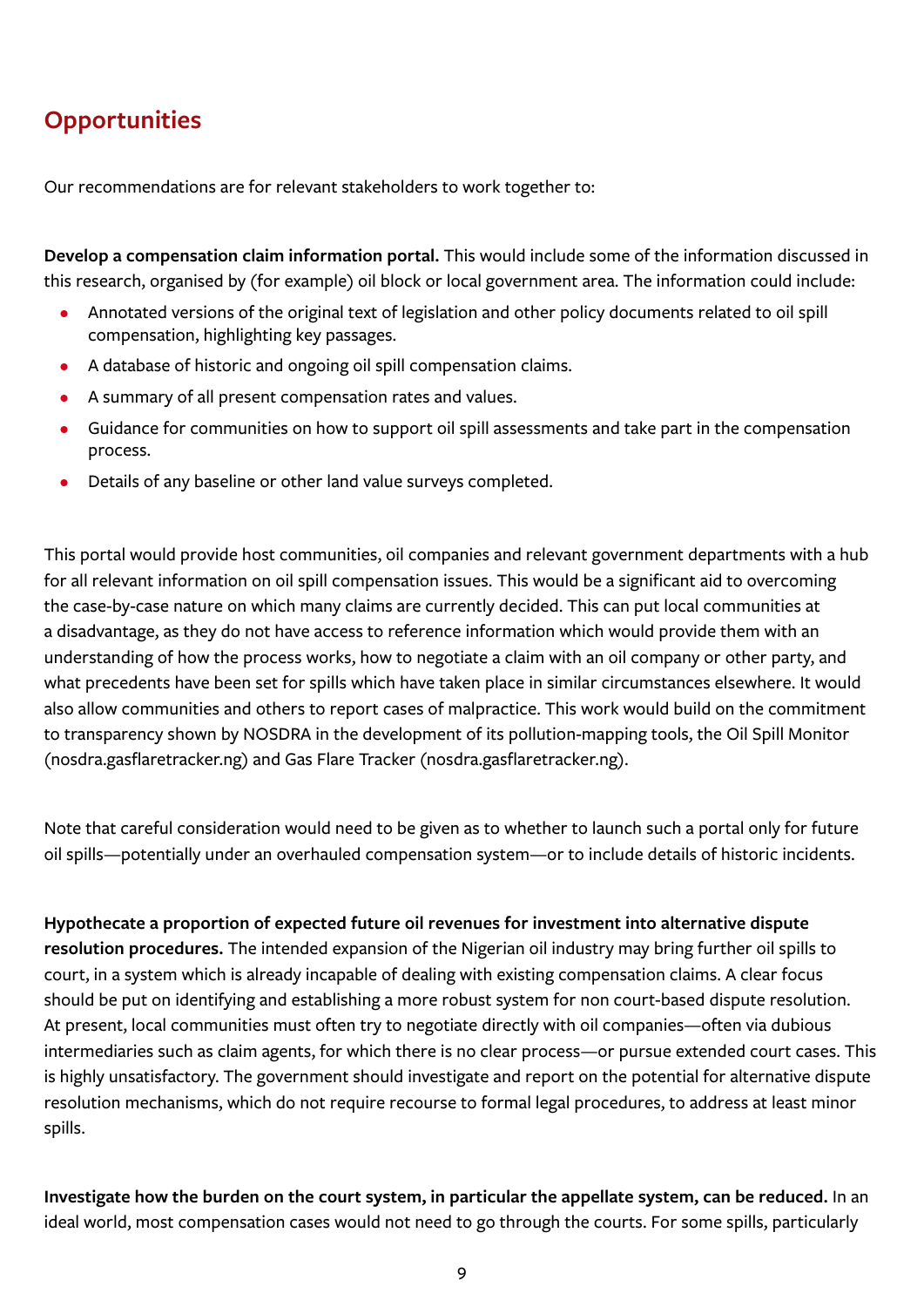major ones, this may be unavoidable. But it should not then take years for these to be resolved. The government should examine how the burden can be reduced. For example, the Nigerian Ministry of Justice, in particular the President of the Nigerian Appellate system, should consider issuing guidance to lower courts of appeal that would encourage them to transfer cases to neighbouring states. This would help reduce the caseload for the appellate system, in particular in Rivers State. Legal opinions vary as to whether this would be feasible, but at minimum the different options for reducing legal congestion based on procedural changes should be explored. Ideally, this would also include establishing a special court dedicated to overseeing oil spill issues. However, this would require constitutional change, and so must ultimately be initiated by legislators.

**Ensure HYPREP sets a strong precedent.** The substantive activity of the Hydrocarbon Pollution Remediation Project (HYPREP), a major initiative to clean up historical oil pollution in the Ogoniland area of Rivers State, started work in 2019. The opportunity to use this flagship project to support the development of a fair precedent for how oil spill compensation issues are dealt with must not be missed. This relates to both the development of fair compensation rates, but also transparent and robust procedures for assessing and evaluating damage. HYPREP has a substantial budget, and a portion of this could be allocated to ensuring that a strong precedent and reference point is set for future compensation practice in Nigeria.

**Conduct a joint mapping and engagement exercise with host communities**. Civil society organisations with relevant environmental expertise should coordinate and conduct a joint mapping exercise. This should identify all host communities with which they have existing links, and gaps where key host communities are not covered. On the basis of this, they could then initiate a community engagement programme to link these communities with relevant expertise - such as lawyers - in case they should suffer an oil spill. Ideally this would be linked to the compensation portal also recommended in this document.

This work would help build social and political relationships between community leaders and civil society, and to ensure that the joint capacity of civil society in the Niger Delta is used to reach and engage as many host communities as possible in the geographical areas where they operate.